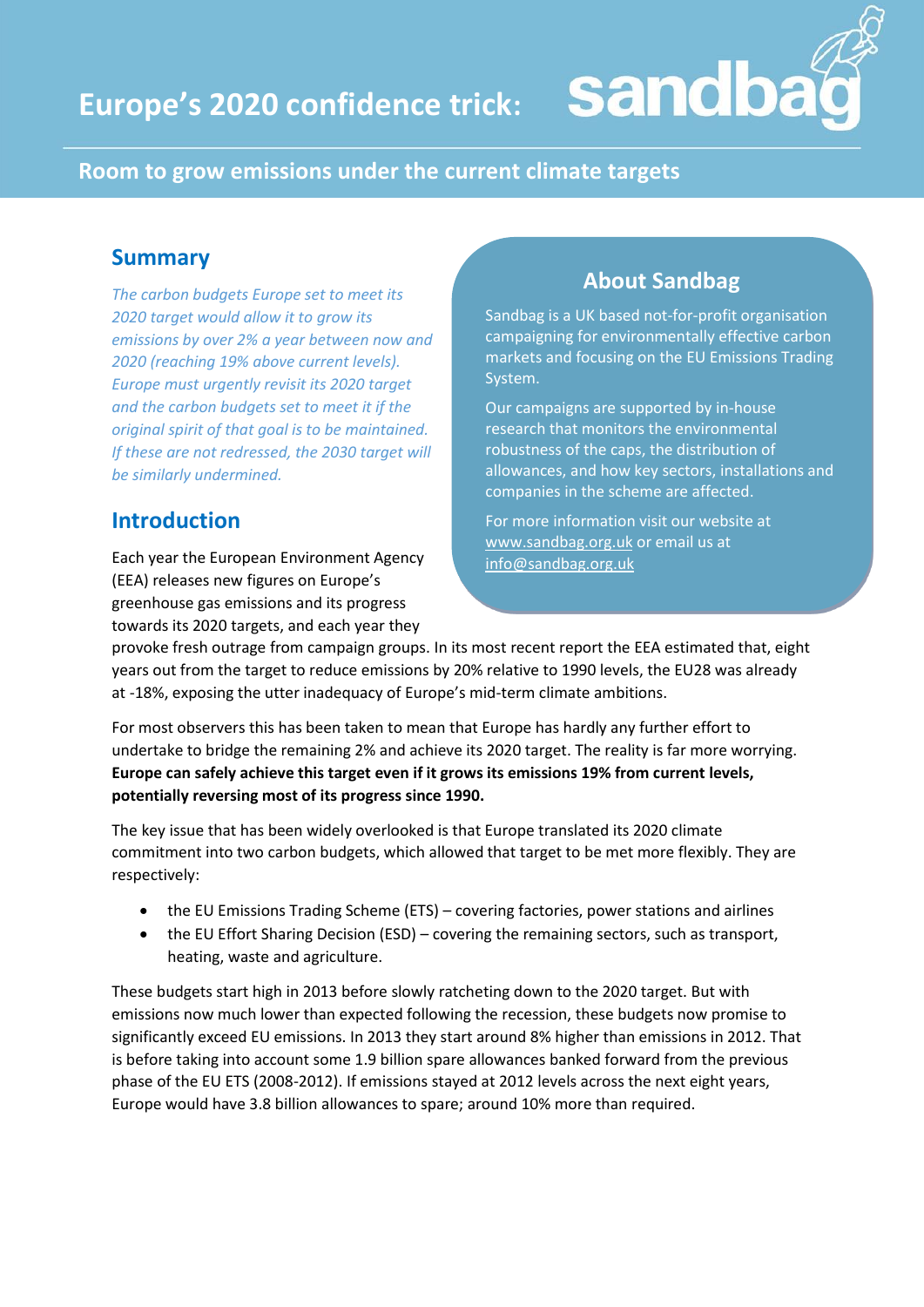

**Chart 1: Europe's 2012 emissions vs. 2013-2020 carbon budgets** 

#### **Table 1: Breakdown of 2013-2020 carbon budgets**

|                                                                                                                                                                                                               | Mt CO <sub>2</sub> e |
|---------------------------------------------------------------------------------------------------------------------------------------------------------------------------------------------------------------|----------------------|
| 2012 Emissions*                                                                                                                                                                                               | 4,615                |
| 2013-2020 Carbon budgett                                                                                                                                                                                      | 40,711               |
| - ESD budget                                                                                                                                                                                                  | 22,687               |
| - Ph 3 ETS budget+                                                                                                                                                                                            | 15,603               |
| - Ph 2 ETS carryovert                                                                                                                                                                                         | 1,868                |
| - unused ETS offset budget                                                                                                                                                                                    | 552                  |
| C: Spare allowances at 2012 emissions level                                                                                                                                                                   | 3,788                |
| *EU28 emissions plus ETS emissions for Iceland, Norway and Lichtenstein), excluding aviation.<br>†ETS budgets include Iceland Norway and Lichtenstein. Aviation excluded.<br>Sums may not add due to rounding |                      |

**Europe's emissions would need to grow by 2.2% year-on-year to use up all that slack in the carbon budgets. Cumulatively, this would allow Europe's emissions to grow 19% above current levels by 2020. That would bring EU emissions back up to somewhere near 98% of 1990 levels, reversing most of Europe's progress to date. <sup>1</sup>**

**.** 

<sup>&</sup>lt;sup>1</sup> This cannot be translated directly back into 1990 emissions because we have excluded aviation (its future in the ETS is not yet resolved), and also because the ETS includes three non-EU Member States (Norway, Iceland and Lichtenstein). We reach this indicative figure by applying our 19% increase to the EEA's estimation that EU28 emissions are 82% of 1990 levels (119% x 82% =98%)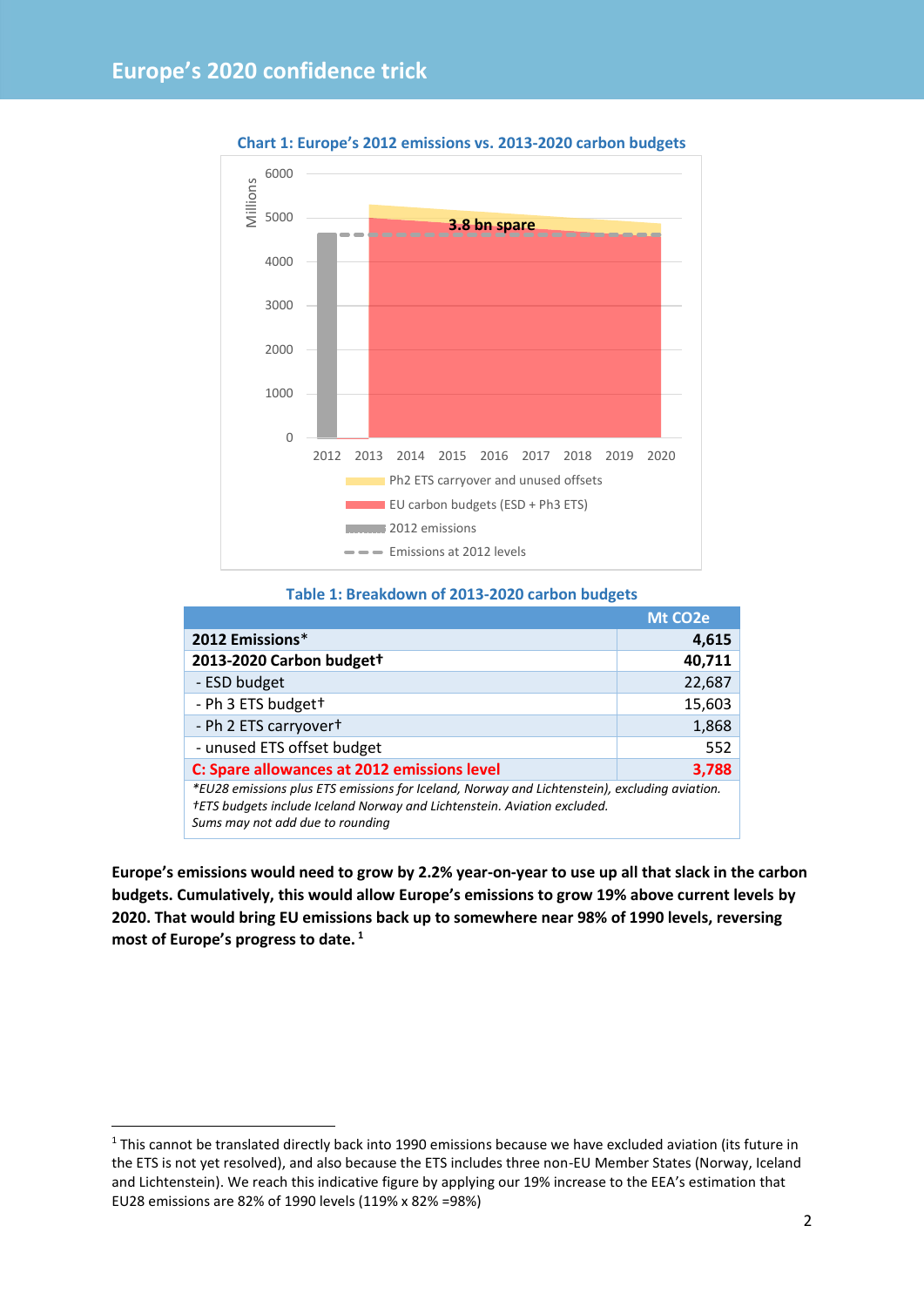

**Chart 2: Europe's carbon budgets leave ample space for emission to grow**

Our assessment of the degree of slack in the 2020 budgets is a conservative estimate since it assumes emissions hold steady for the rest of the decade. In reality they will decrease further from today's levels thanks chiefly to renewable policies, energy efficiency policies and also environmental policies such as the Large Combustion Plant Directive and the Industrial Emissions Directive. The latest emissions projections from the European Environment Agency show that *domestic* emissions are expected to reach 21% below 1990 levels under measures already agreed in 2013, and 24% below 1990 levels if planned policies are implemented as expected. Conservatively estimated, offsets surrendered towards the ETS and the ESD will deliver an additional 3% emissions reductions.<sup>2</sup> Unequivocally, then, there is clear potential for increasing ambition in Europe's official 2020 commitments.

As campaigners and policymakers look ahead to the 2030 targets, political attention has diverted away from the inadequacy of 2020 targets. This is premature. Not only does this discount any possibility of increased ambition for the next seven years, it stores up problems to waylay the 2030 target seventeen years hence. The huge amount of slack in the budget will inevitably impact on 2030, reducing ambition. In a report commissioned by Greenpeace earlier this year, Ecofys demonstrated that carryover ETS allowances threaten to weaken the 2030 target by as much as 7%, diluting ambition and subverting the cost-effective trajectory to 2050.<sup>34</sup>

<sup>3</sup> *The Next Step in Europe's Climate Action* (Ecofys, May 2013)

**.** 

<sup>&</sup>lt;sup>2</sup> See p.59 Strengthening the EU ETS (Oko Institut, June 2012). Uses the mean annual contribution of the offsets estimated to be used in the ETS (2008-2020) and the ESD (2013-2020).

<sup>4</sup> According to the European Commission's 2050 Low Carbon Roadmap, a cost-effective trajectory requires domestic emissions reach 25% below 1990 levels in 2020 and 40% below 1990 levels in 2030